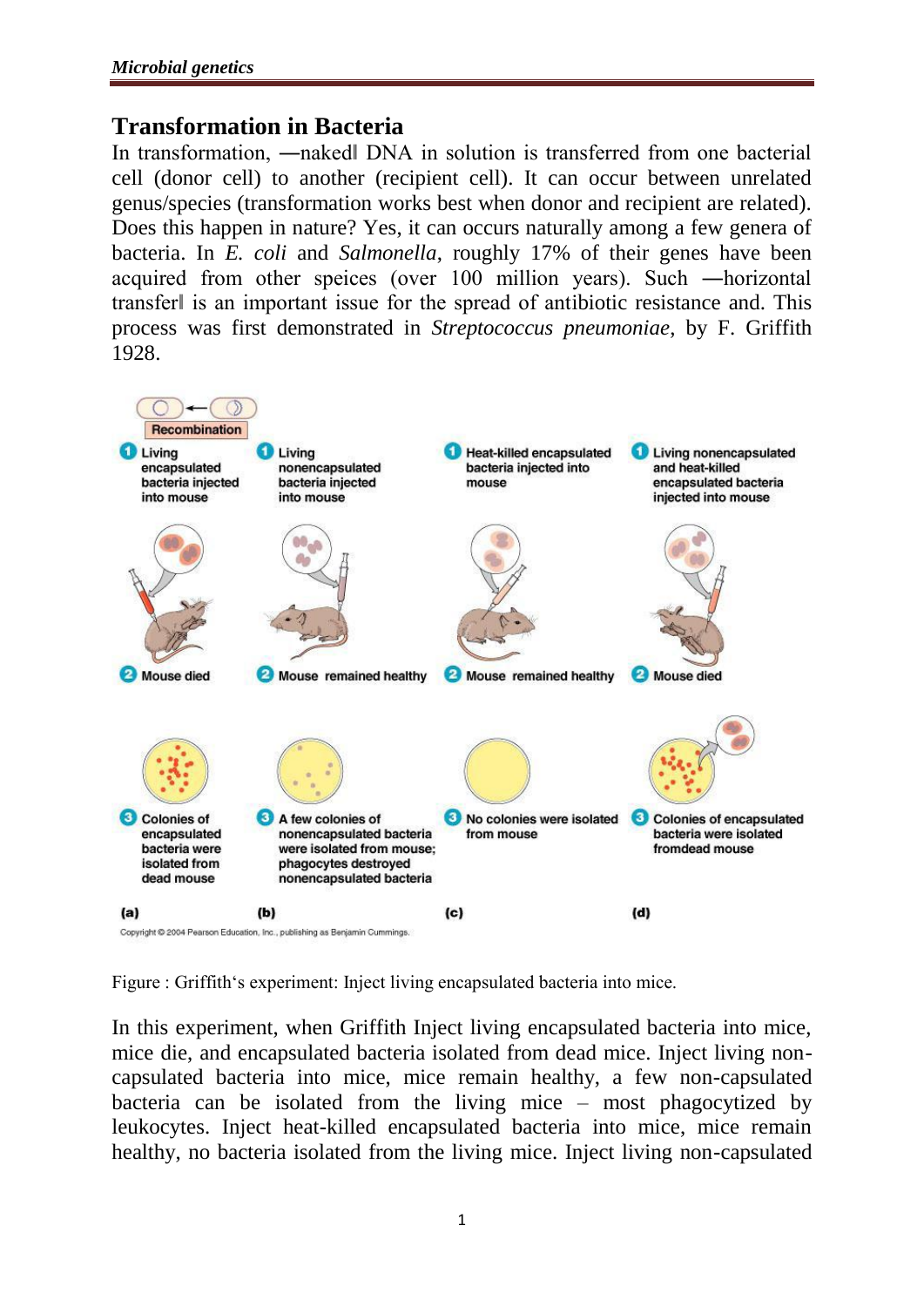and heat-killed encapsulated bacteria into mice, mice die, isolate encapsulated bacteria from dead mice.

Non-capsulated bacteria took up pieces of DNA from dead encapsulated bacteria, some of the pieces contained genes for capsule, a virulent bacteria were transformed by these genes into the encapsulated virulent strain.

The recipient cell must be **competent**, permeable to DNA by alterations in cell wall that allow large molecule like DNA to get through (in lab we use chemical agents to poke holes).These cells can pick up DNA from dead cells and incorporate it into genome by recombination (e.g. antibiotic resistance).



Figure: Transformation process in bacterial cell.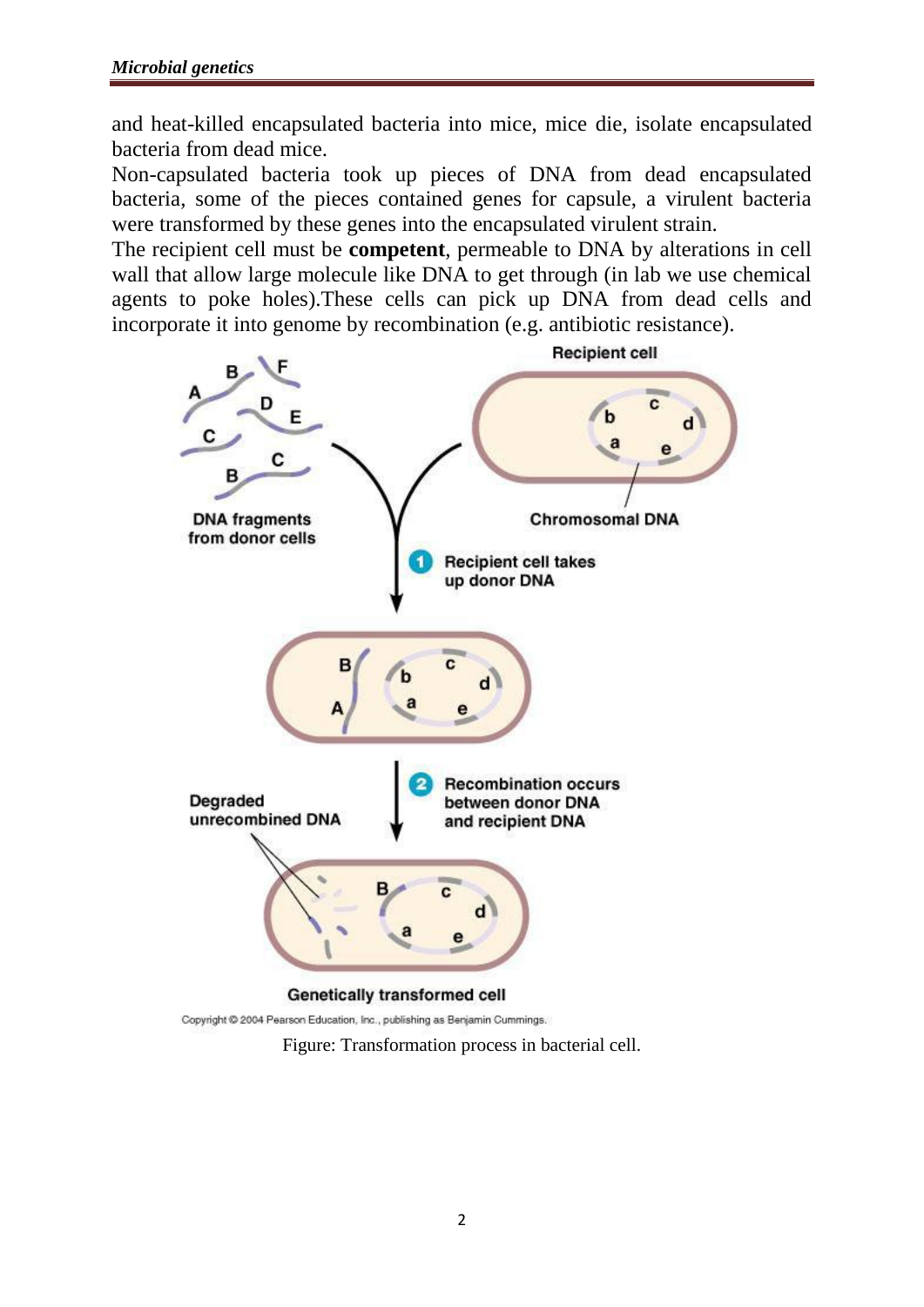Transformation occurs naturally in many bacteria (e.g. *Bacillus, Streptomyces*  and *Haemophillus* spp.) although competence (ability to take up exogenous DNA) is usually transient, being associated with a particular physiological state and requiring the expression of specific competence factors. Other species of bacteria, including *E. coli,* are refractory to natural transformation, but a state of competence can be induced artificially which allows DNA uptake; this has facilitated the use of *E. coli* for molecular cloning .

With the pneumococcus, cells spontaneously become competent to take up DNA. Such naturally-occurring transformation has been most studied in *Bacillus subtilis* and *Haemophilus influenzae* (as well as *S. pneumoniae*) and was for some time thought to be limited to these and related species. It is now known to be much more widespread. In particular, transformation contributes extensively to the antigenic variation observed in the gonococcus (*Neisseria gonorrhoeae*) through the transfer of *pil* genes coding for the major protein subunit of the surface appendages (pili) by which the bacteria attach to epithelial cells. Although the number of species in which natural transformation has been demonstrated is still quite limited, it is likely that it occurs, albeit at a low level, in many other bacteria. The details of the process vary between species, but some generalizations are possible. Competence generally occurs at a specific stage of growth, most commonly in late log phase, just as the cells are entering stationary phase. This may be a response to cell density rather than (or as well as) growth phase. For example, in *Bacillus subtilis*, some of the genes involved in the development of competence are also involved in the early stages of sporulation. The development of competence at this stage is associated not only with nutrient depletion but also with the accumulation of specific secreted products (competence factors) which act via a two component regulatory system to stimulate the expression of other genes required for competence**.**

Following the development of competence, double-stranded DNA fragments bind to receptors on the cell surface, but only one of the strands enters the cell. In some species, the process is selective for DNA from the same species, through a requirement for short species-specific sequences. For example, the uptake of DNA by the meningococcus (*Neisseria meningitidis*) is dependent on the presence of a specific 10-bp uptake sequence. The genome of *N. meningitidis* contains nearly 2000 copies of this sequence, which will only occur infrequently and by chance, in other genomes. Similarly, transformation of *Haemophilus influenzae* is facilitated by the presence of a 29-bp uptake sequence which occurs approximately 1500 times in the genome of *H. influenzae*. These organisms will therefore only be transformed efficiently with DNA from the same species.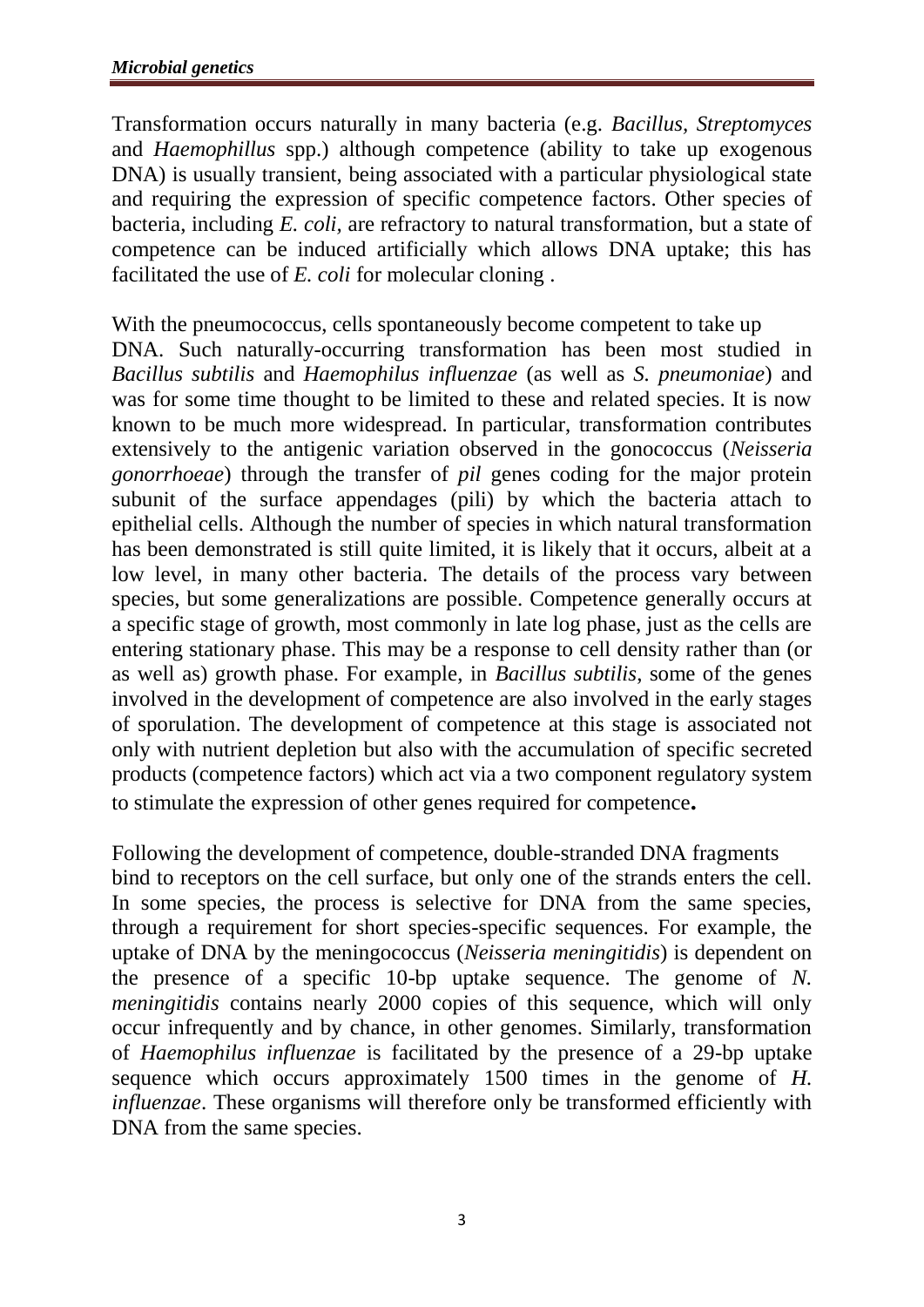Natural transformation is of limited usefulness for artificial genetic modification of bacteria, mainly because it works best with linear DNA fragments rather than the circular plasmid DNA that is used in genetic modification. For introducing foreign genes into a bacterial host, various techniques are used to induce an artificial state of competence. Alternatively, a mixture of cells and DNA may be briefly subjected to a high voltage which enables the DNA to enter the cell (a process known as **electroporation**). Although the mechanisms involved are quite different, they all share the characteristic feature of the uptake of 'naked' DNA by the cells and are therefore also referred to as transformation.

Bacteria can be transformed with DNA extracted from a bacterial virus rather than from another bacterium. This process is known as **transfection.**

If the DNA is from a lytic bacteriophage, transfection leads to virus production and can be measured by the standard phage plaque assay . Transfection is useful for studying the mechanism of transformation and recombination because the small size of phage genomes allows for the isolation of a nearly homogeneous population of DNA molecules. By contrast, in conventional transformation, the transforming DNA is typically a random assortment of chromosomal DNA of various lengths, and this tends to complicate experiments designed to study the mechanism of transformation.

## **Transduction in Bacteria**

*Transduction* is transfer of DNA from a donor cell to a recipient cell by a phage (short for **"***bacteriophage***,"** a bacterial virus).There are two type of transduction: *generalized transduction* and *specialized transduction***.** In generalized transduction, any bacterial genes can be transferred. Normally , attachment of *phag* to the bacterial cell wall and injection of its DNA into the bacterium will directing the synthesis of new viruses (Figure 25). In **specialized transduction**, only certain bacterial genes are transferred ,The reason for this is that there's only certain places (i.e., certain specific DNA sequences) where the bacteriophage can integrate into the chromosome.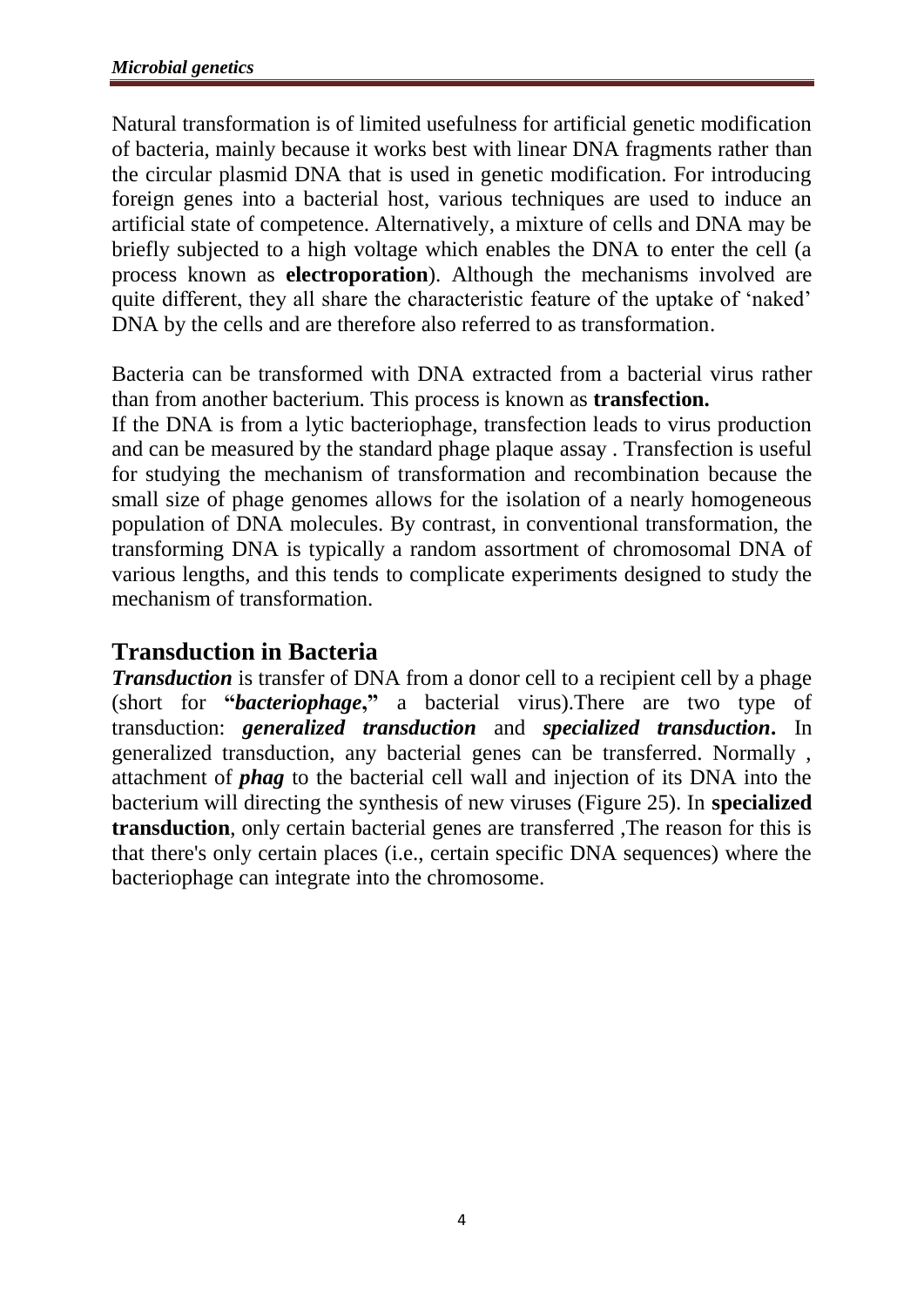

Figure: Bacterial DNA Transfer by Transduction Process.

## **Recombination**

**Genetic recombination**, the rearrangement of genes from separate groups of genes, usually involves DNA from different organisms; it contributes to genetic diversity. If two chromosomes

break and are rejoined in such a way that some of the genes are reshuffled between the two chromosomes, the process is called *crossing over* .In crossing over, genes from two chromosomes are recombined into one chromosome containing some genes from each original chromosome (Figure). However, the *donor cell* gives a portion of its total DNA to a different *recipient cell***.** The recipient, called the *recombinant***,** has DNA from the donor added to its own Genetic recombination it is DNA exchange of genes between two DNA molecules to form new combinations of genes on chromosome .Genetic recombination contributes to population diversity and it more likely than mutation to provide beneficial change since it tends not to destroy gene function. Generation of recombinant cells is very low frequency event (less than 1%): very few cells in population are capable of exchanging and incorporating DNA. In *eukaryotes* recombination during meiosis for sexual reproduction, creates diversity in offspring but parent remains unchanged.